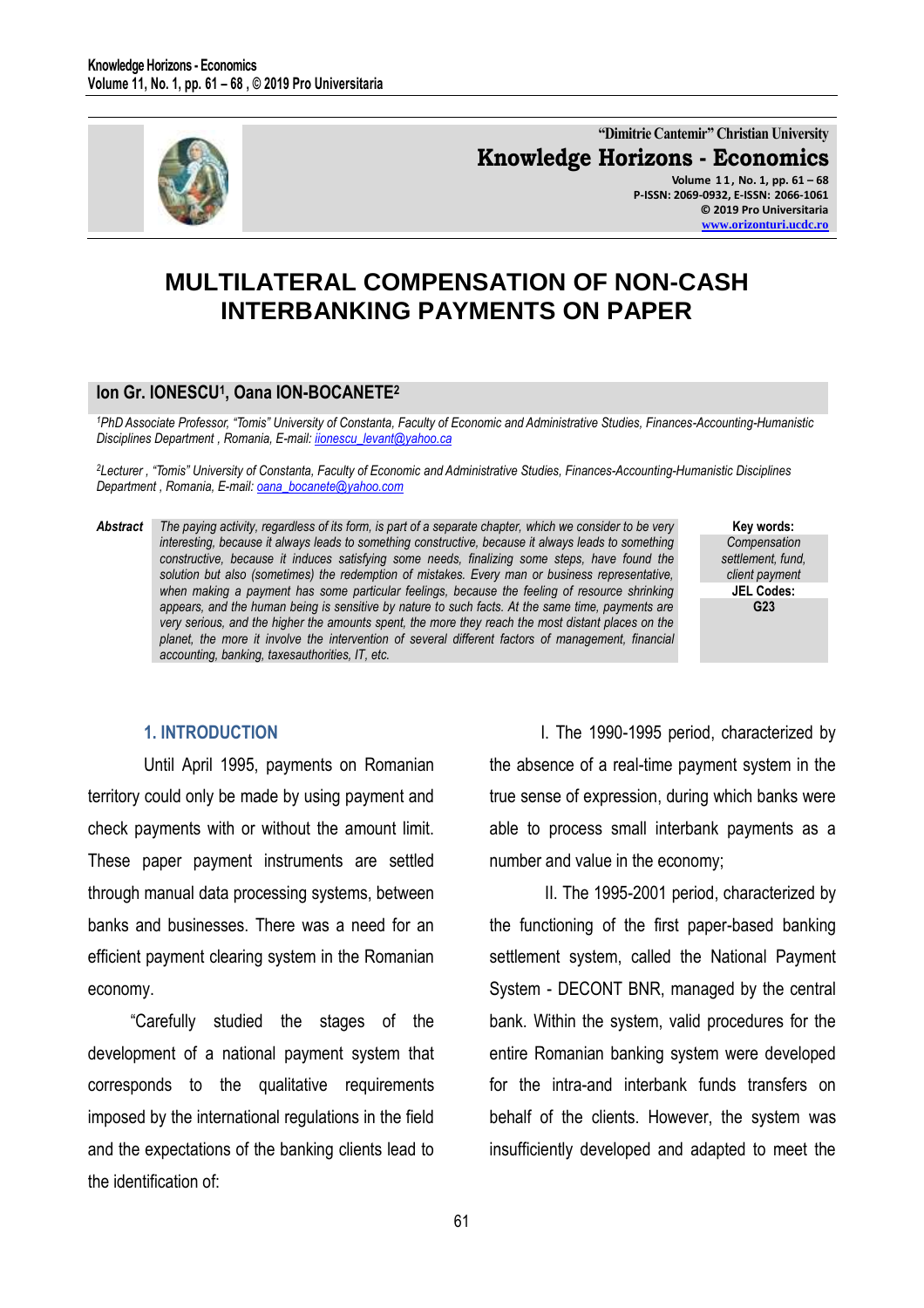requirements of an expanding economy and a dynamic banking system;

III. The 2001-2005 period, characterized by the functioning of the TransFonD system, as an expression of the outsourcing of interbank payment activities, under the custody of the central bank.

The TransFonD system was designed as a settled system, non-cash, on paper. It involved the physical movement of payment instruments payment order, from the payer bank, to the beneficiary of the funds (in the case of payment instruments - payment orders) or from the beneficiary to the payer (in the case of debit payment instruments - checks, bills of exchange and promissory notes).

TransFonD, as a national fund transfer company (having as shareholders banking companies and the central bank), provided the necessary framework for the multilateral clearing of non-cash interbank payments on paper" (Socol, 2007)

The actual clearing activity took place through specialized organizational compartments, existing in all TransFonD branches in the territory (from each county residence) and the TransFonD Central (Bucharest), whose specialized structures represented interbank compensation houses.

IV The year 2005 marked the entry into effect, by the first quarter, of the components of "SEP Electronic Payment System. The system administered by TransFonD is attributed to the lack of global connectivity between the active banking companies in Romania and the rigid nature of the

compensation made within a predetermined schedule and locations."(Socol, 2007)

Also, in view of Romania's accession to the European Union, the national payment system had to be aligned with European and international practices and standards (established by the European Central Bank and the Bank for International Settlements).

"The new Electronic Payment System has been implemented over 30 months as a result of the collaboration of 70 different institutions. The systems have been tested for 15 months. The costs of the Electronic Payment System were estimated by the National Bank of Romania at EUR 16.5 million (EUR 8.04 million, borne by the European Union and the rest of the amount borne by TransFonD)." (Faer, (2004-2005)

### **2. THE CLEARING-OVERVIEW- SYSTEM**

The National Bank of Romania, in fulfilling its role as the central bank, issued the regulation on multilateral clearing of cashless interbank payments, on paper, containing thorough details of all clearing procedures, regulation that took account, both the information provided by bank representatives and those from internal resources used in other countries.

 "The main advantage for a commercial bank's client is that through an efficient clearing system, his / her own options are available much faster than before." (Diaconescu, 1999)

"The compensation system was designed to use the interbank network of the National Bank of Romania, covering all counties of the country.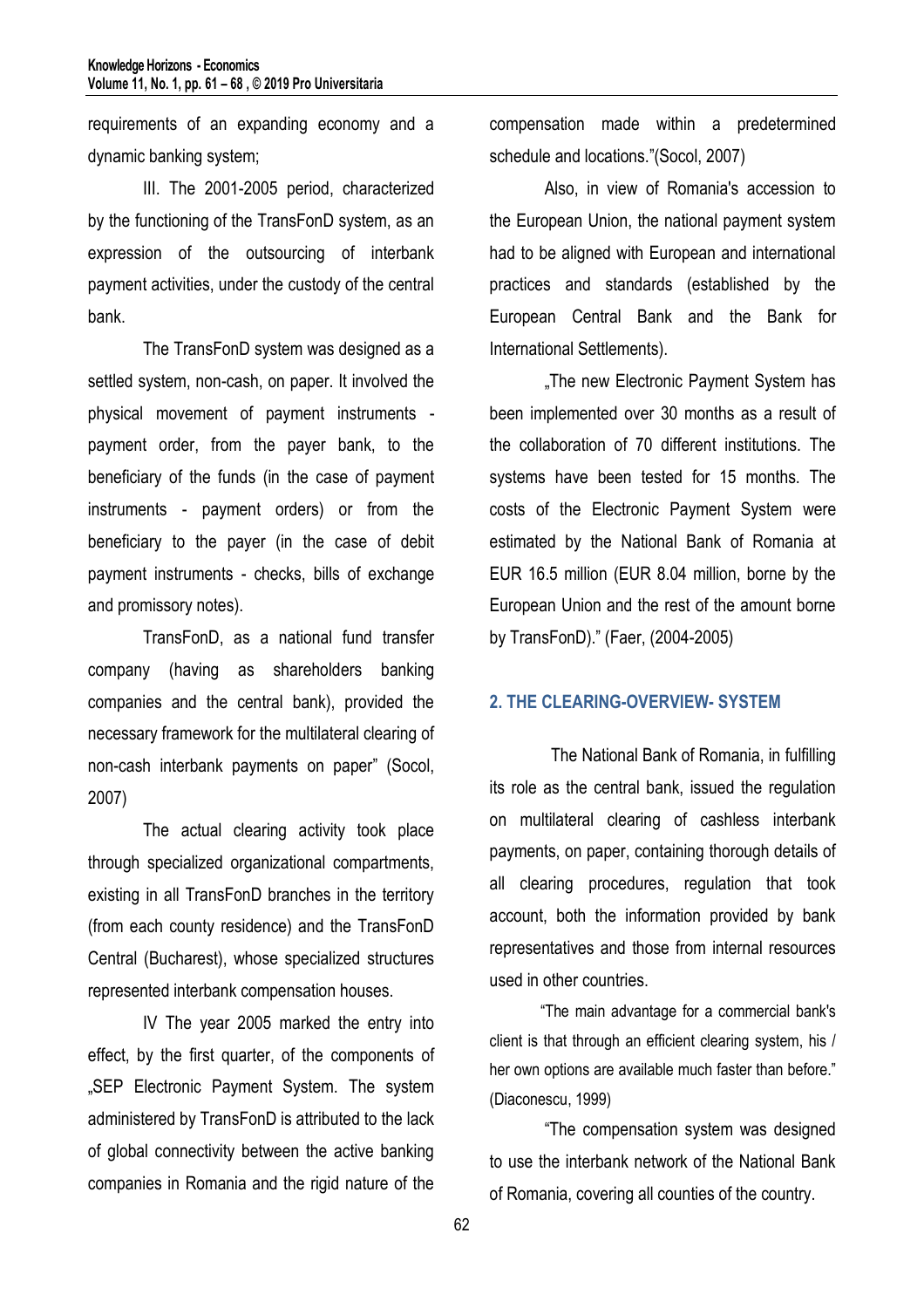For the system to work, it is made up of.

- the compensation house organized at the level of the National Bank;
- territorial compensation houses situated in the city of Bucharest and in the towns of the county residence throughout the country." (Mitrache, 2005)

The system processes more than one thousand payment instruments a day, as their number grows.

# **3. CHARACTERISTICS OF THE COMPENSATION SYSTEM THAT OCCURRED IN 2010**

 "The multilateral interbank compensation system on paper is a manual data processing system that is based on international standards and at the same time provides a regulated organizational framework that meets all legal and technical requirements on the Romanian territory.

 Because the system is based on the payment instruments postal circuit, the average clearing time is 3 days for payment orders and 4 days for checks. The maximum amount of a compensated payment instrument is 5,000 million lei. Exceptions include inter-bank payments made with checks, bills of exchange and promissory notes, which are entered into clearing irrespective of their value.

 The system is a very safe way of transferring payments, which respects a strict schedule of operations." (Mitrache, 2005)

 Commercial banks are preparing daily payment clearing instruments. Both during the clearing session and the pre-offsetting moments, the commercial banks treat separately the circuit of the credit payment instruments (payment order) and the debit payment instruments circuit. (check, bill of exchange and promissory note).

# **4. CIRCUITS OF THE PAYMENT ORDER 4.1. CIRCUIT 1 – LOCAL CIRCUIT OF THE PAYMENT ORDER**

 Local settlement takes place when the payer client and beneficiary customer have current accounts opened at bank units in the county seat of the city and belonging to different bank companies.

 "One day before the clearing (c-1) occurs, the paying agent will submit the payment order to his bank. On the same day, the paying bank may refuse to process the payment order or accept the instrument, in which case it will debit the payer's account.

 The next day, the day of compensation (c), the order will be presented to the compensation house of the National Bank's branch office or branch. Settlement meetings take place every working day. Once the beneficiary's bank has accepted the payment order, it proceeds to crediting the beneficiary's account. This operation will take place on the clearing day."(*Norma BNR nr. 1/2005,* MO al României nr. 75 /2005)

### **4.2. CIRCUIT 2 – PAYING CIRCUIT WITHIN OF THE SAME COUNTY (INTRA-COUNTY)**

In this case, the payer client and beneficiary customer have current accounts opened at banks located in the same county and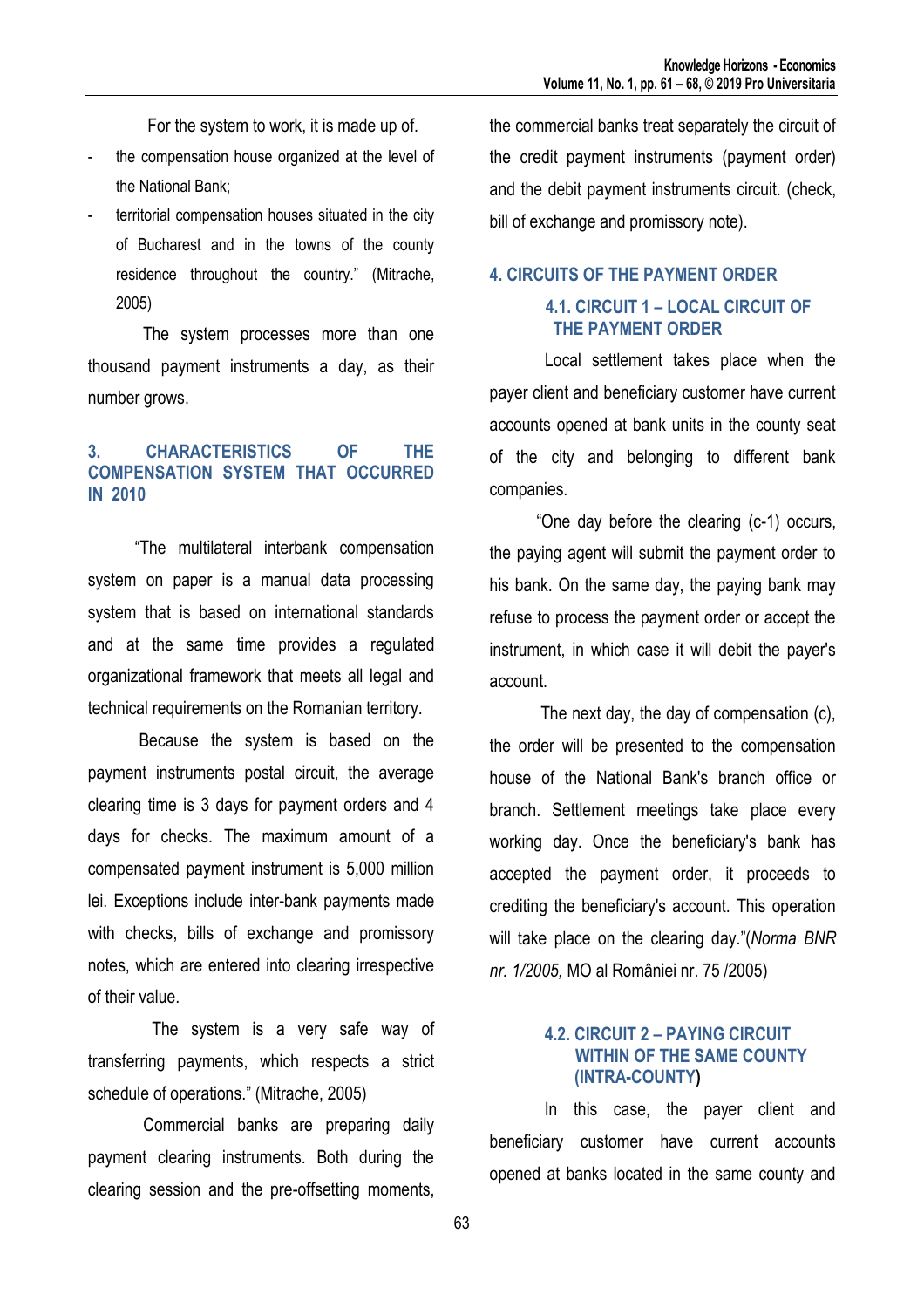belonging to different banking companies.

 "The banking circuit will be the same as for local clearing, only that the distance between the localities (other than the county residence) requires an extra day before the beneficiary gets the money.

 The beneficiary's bank needs another day  $(c + 1)$  after the day of the compensation, if the beneficiary has his account opened at a branch or agency situated in a different city than the county seat of the county to transfer the funds."(*Regulamentul BNR nr. 3/2005,* MO al României nr. 267/2005)

#### **4.3. CIRCUIT 3 – CIRCUIT OUTSIDE THE COUNTY (INTER COUNTY) – A VARIANT**

The payment order goes this circuit in the situation when the payer client and beneficiary customer have current accounts opened at different bank branches located in different counties and appearing in different banking companies and the initiating bank company has a banking unit in the destination court.

In this case, "the payer must submit the payment order to the bank, three days before the settlement takes place. In the same day, the payer's bank may accept or decline payment.

The order must be sent to another unit of the initiating bank, located in the bank where the beneficiary's bank is located, which corresponds to the time interval (c-2) (c-I)). The compensation and crediting of the beneficiary's customer account takes place on the same day, respectively day (c). (*Regulamentul BNR nr. 1/2005,* MO al României nr. 265/2005)

### **4.4. CIRCUIT 4 – CIRCUIT OF PAYMENT OUTSIDE OF THE COUNTY (INTER COUNTY) - B VARIANT**

This circuit refers to the case where the payer client and beneficiary customer have current accounts opened at units located in different counties and belonging to different bank companies. "The initiating bank company does not have a bank unit in the destination court, but the receiving company has a banking unit in the county where the payment was initiated." *(Regulamentul BNR nr. 2/2005,* MO al României nr. 265/2005)

### **4.5. CIRCUIT 5 – NATIONAL PAYMENT ORDER**

 Only in exceptional circumstances will it be necessary to choose this circuit, most of the banks have territorial units located either in the county of destination or in the county where the payment was initiated. However, "if the payer client and beneficiary customer have open accounts with different bank branches, in different counties and belongs to different bank companies (the initiating company does not have a banking unit in the county where the payment was initiated), the compensation takes place at the head office of Bucharest.

 Three days before the clearing date (c-3), the payer will present to his bank, the payment order. In the same bank, the payer's account is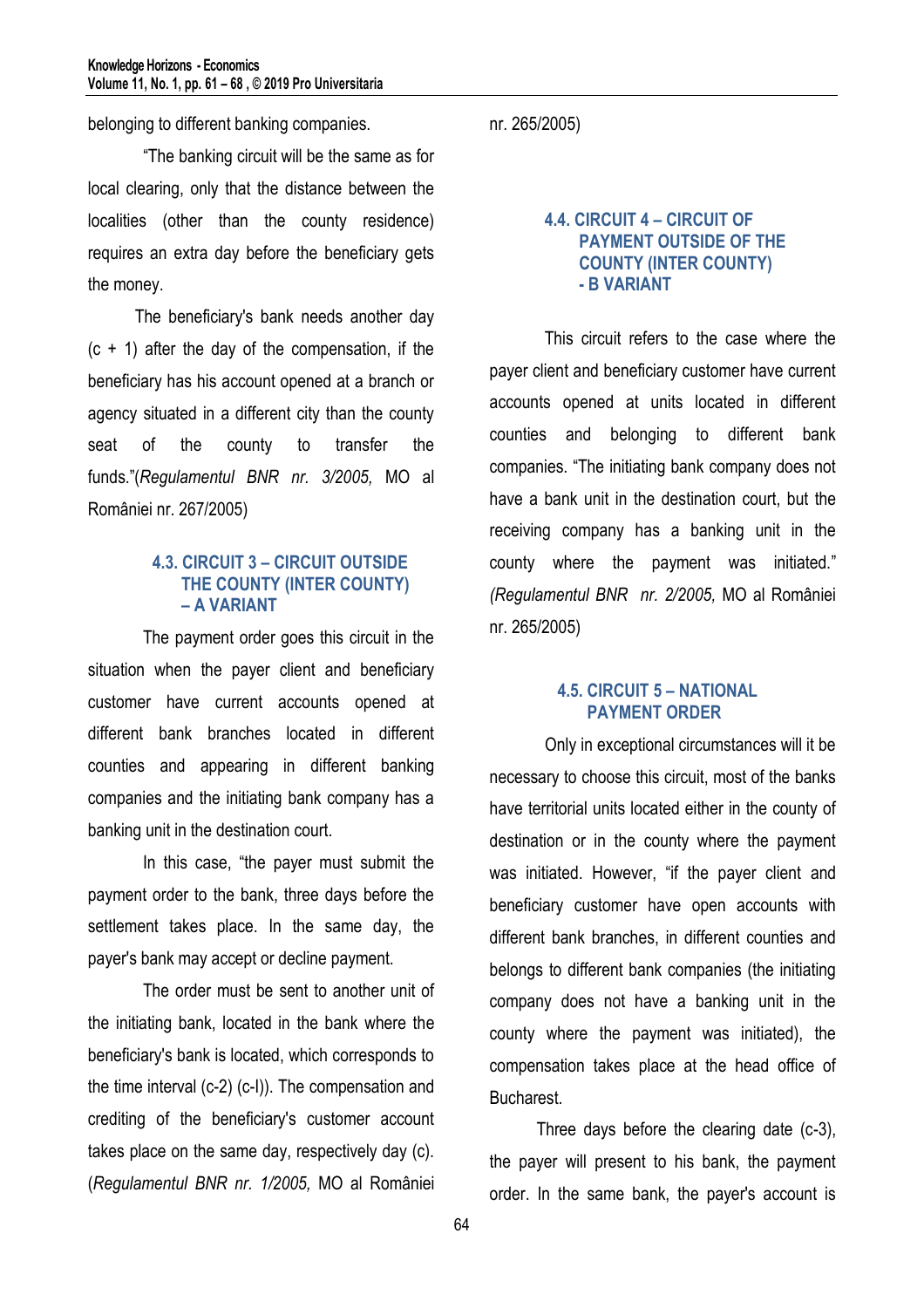debited with the amount enlisted on the payment order. The initiating bank unit sends the payment order through its interbank network, to the Bucharest office which will present the payment order in compensation.

 As a result of the compensation, the central bank in Bucharest will provide you with the payment order within the  $(c + 1)$   $(c + 2)$  bank. In the day  $(c + 2)$ , the beneficiary's bank will credit the customer's account or the amount enlisted on the payment order."(*L. nr. 312/2004,* M O al României, nr. 582/2004)

#### **5. CHECKS CIRCUITS**

Circuits for clearing checks are the same as those for clearing of the payment order. "The main difference is that of this time, the beneficiary is the that who has the payment initiative. It is important that bankers to examine the checks, when they are presented to ensure that they contain all the necessary mandatory references and that they have been correctly filled in. The omitting such issues may put the bank in a risky situation, if there is a problem with the cashing of the check."(Diaconescu, 1999))

## **5.1. CIRCUIT 1 – LOCAL CHECK CIRCUIT**

The local circuit will be used when the customer beneficiary and the paying client have current accounts opened at bank units located in the city seat and belong in different bank companies.

"The beneficiary will present for check

cashing, to the bank where he / she has his / her current account open, two days before the day of the compensation (c-2). His bank will present the checks to the paying bank for verification, without introducing them into the National Bank branch of the respective county or the National Bank's central bank one day prior to the clearing.

 On the same date (c-l), the paying bank will debit the payee's account, the amount of the accepted checks, and on the day of the clearing (c), the beneficiary's bank inserts the checks at the B.N.R. from the county or the NBR, as the case may be.

 The Beneficiary will be credited with the amount inscribed in the check by his bank on the very day of the compensation (c)."(*Norma BNR nr. 1/2005,* MO al României nr. 75 /2005)

#### **5.2. CIRCUIT 2 – PAYMENT CIRCUIT INSIDE THE SAME COUNTY**

In the second round of checks, the beneficiary customer and the paying client have opened with banks located in the same county, accounts belonging to different banking companies.

 The circuit diagram is similar to the local circuit diagram, with the indication that its duration is extended by one day due to the fact that the beneficiary bank unit will remit the checks through the interbank network, to the paying banking unit that will introduce them, effectively, in compensation. "(*Regulamentul BNR nr. 3/2005,*  MO al României nr. 267/2005)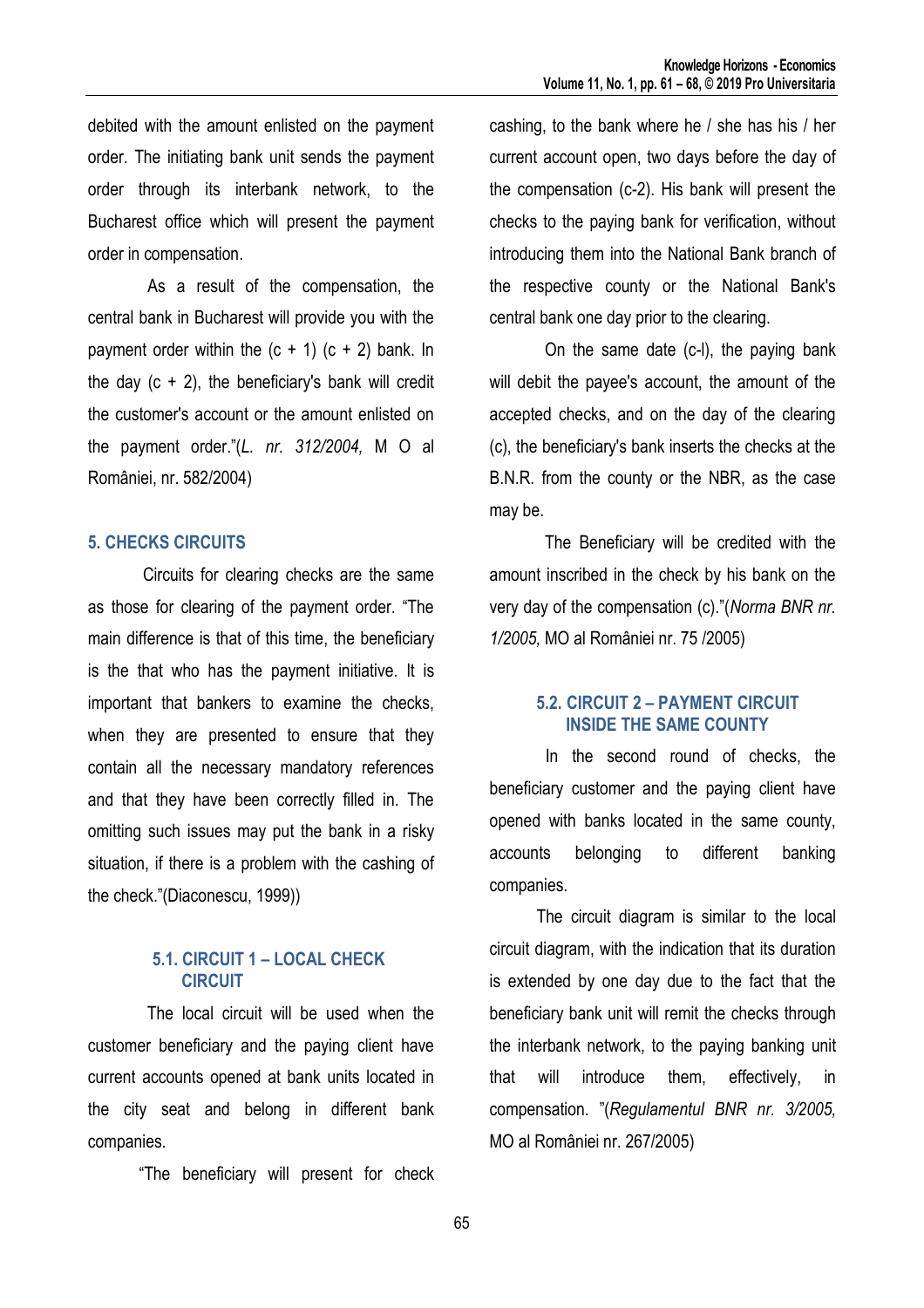### **5.3. CIRCUIT 3 – CIRCUIT OF PAYMENT OUTSIDE THE COUNTY (INTER-COUNTY) - A VARIANT**

 In this circuit, the beneficiary client and the paying client enroll, have current accounts opened at different banks, in different counties, that apply to different banking companies and the initiating bank company has a banking unit in the destination county.

 The beneficiary remite the check to his bank, four days before clearing (c-4). The beneficiary bank unit sends the checks through the interbank network, to the reporting bank, within the destination county the (c-3) (c-2)). It shows the checks at B.N.R. branch from the county.

 The beneficiary's bank unit credits the beneficiary's account with the amount of the accepted check on the clearing day (c).

# **5.4. CIRCUIT 4 – PAYMENT CIRCUIT OUTSIDE THE COUNTY (INTER-COUNTY) – B VARIANT**

In the case of circuit 4, inter-county, of the check, the beneficiary customer and payer client have accounts opened at different bank units, but the designated bank company has a bank unit in the county in which the payment was initiated.

In this case, on the day (c-6), the client returns his bank's check to be cashed. This, on day (c-5), presents the checks to the receiving bank unit for verification, without introducing them in compensation, to B.N.R. or at its headquarters, as appropriate. The receiving banking unit sends the checks, through the interbank network, whichever is the payer, within the (c-4) (c-3)). There is a debit of the payer's account, on the

day (c-3) and the paying bank, the dates are sent to the beneficiary, to be accepted for clearing.

 The beneficiary's bank unit introduces scripturally, in compensation, the checks, at the central office or B.N.R. branch, on the day when the beneficiary's account is credited with the afferent amount of the accepted check.

# **5.5. CIRCUIT 5 – NATIONAL CHECK CIRCUIT**

 In the case of a check or a payment order, there will be different situations where such a national circuit will be needed, because most banking companies have territorial units operating in the same county.

 So, "the beneficiary customer and the paying client have current accounts opened at different bank branches located in different counties and which belong to different banking companies, and the initiating bank company does not have a banking unit in the destination county, nor does the bank company designated have a bank unit in the county of initiation."(L. nr. 312/2004, M O al României, nr. 582/2004)

# **6. COMPENSATION HOUSES**

The circuits covered by paper-based payment instruments for the purposes of their compensation are processed through the compensation houses.

"Every working day, payment instruments are physically (bundles of documents) exchanged between banks, so the home of compensation is practically a nodal point of this activity. At the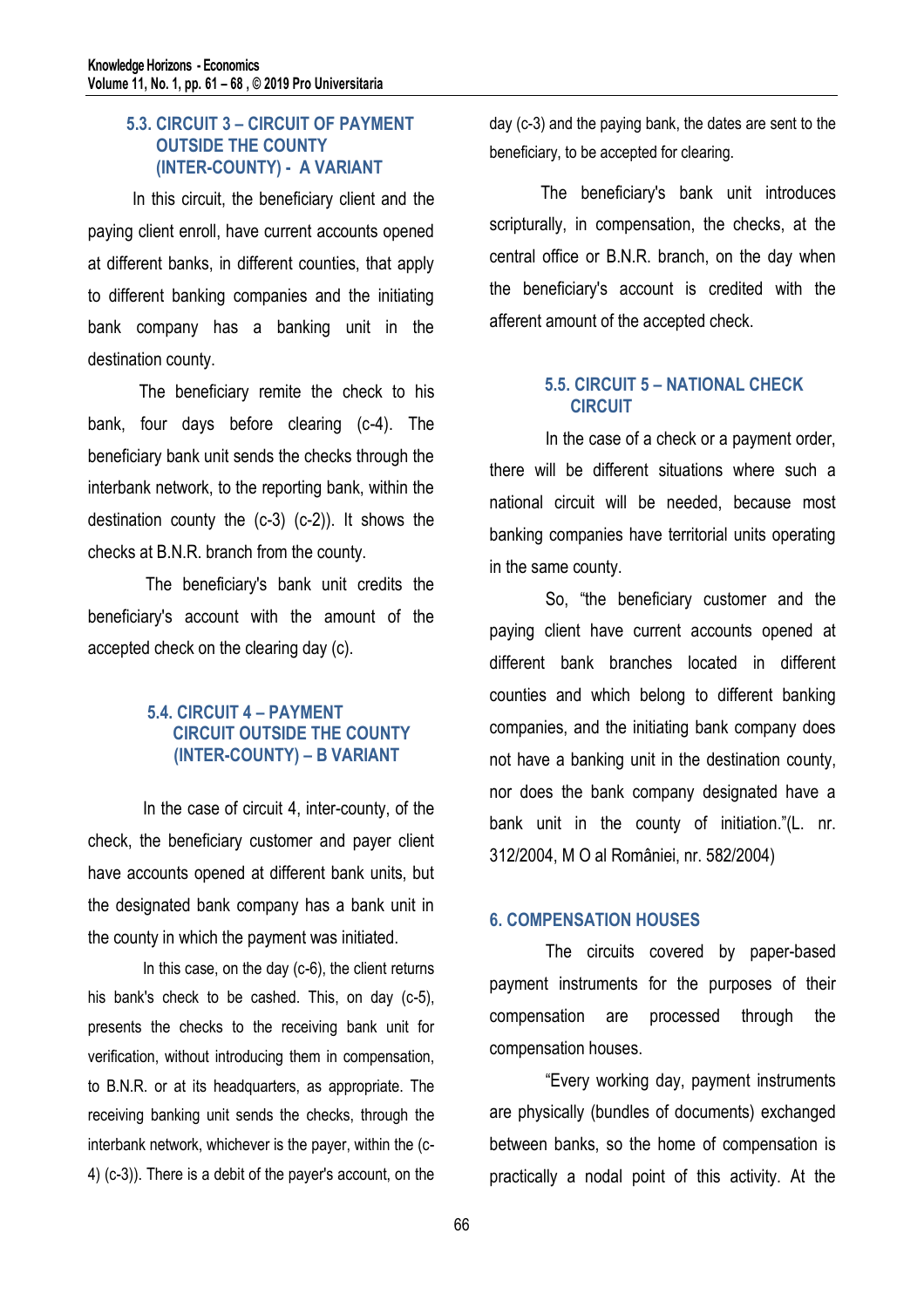headquarters of B.N.R. the data received from all the county compensatory houses from the city of Bucharest is centralized to establish the final daily balance of each banking company resulting from multilateral compensation." (Dumitru, 2003)

Each bank will centralize payment orders, checks, bills and payment orders that are presented to them by a "Summary of the centralizing receipts" (for checks, bills and promissory notes), "Summary of the centralized payment orders "(for payment orders).

"Both the payment clearing circuit and the check, both instruments may be refused to receive or pay. The banks present their checks, before the day of their settlement, then on day (c) they will actually be settled. When the bank refuses to pay a check, it issues to the beneficiary a denial of payment, stating the reason for the refusal." (Şeulean, 2001)

The compensation form is drawn up by the representative of each bank present at the clearing (called clearing agent).

After the preparation of compensatory payment instruments and refusals, presenters banking units complete the clearing form based on their own bills of centralizing provisions and refusals initiated by them.

During the clearing session, the compensation form will be filled out based on the limits of the centralizing provisions and the refusals received in compensation from the other participating banks.

The subtotal is calculated for each category of amounts and will reach a debtor or creditor position of that bank.

The compensation officer's representative (clearing inspector) will enter the amounts in the centralized clearing form and will be able to clear the total debtor or creditor position, on the respective day, for each bank unit present in the bank or branch office.

The content of the centralizing clearing form will be sent daily by the clearing inspector to the Compensation Service at the B.N.R. It will calculate the daily net position of the banking companies. Subsequently, these amounts (debtor or creditor) will be credited to the current accounts opened at the B.N.R. for each banking company.

#### **7. CONCLUSIONS**

The issue of payments must be clear, clear and precise, only the multitude of forms make it complicated. Ultimately, the precision with which such operations are carried out requires a lack of ambiguity and, following the procedures that have been in place lately, the activity does not raise suspicions.

Even more, there have been standardized forms that, depending on the type and type of payment, put the homeowner and the payer in charge and the one who has to collect the money.

 In Romania, the National Bank, as a central bank, carried out, in due time, the required regulations.

 Romania's accession to the European Union's financial market, has also added the implementation of Community payment procedures between European partners as well as third parties.